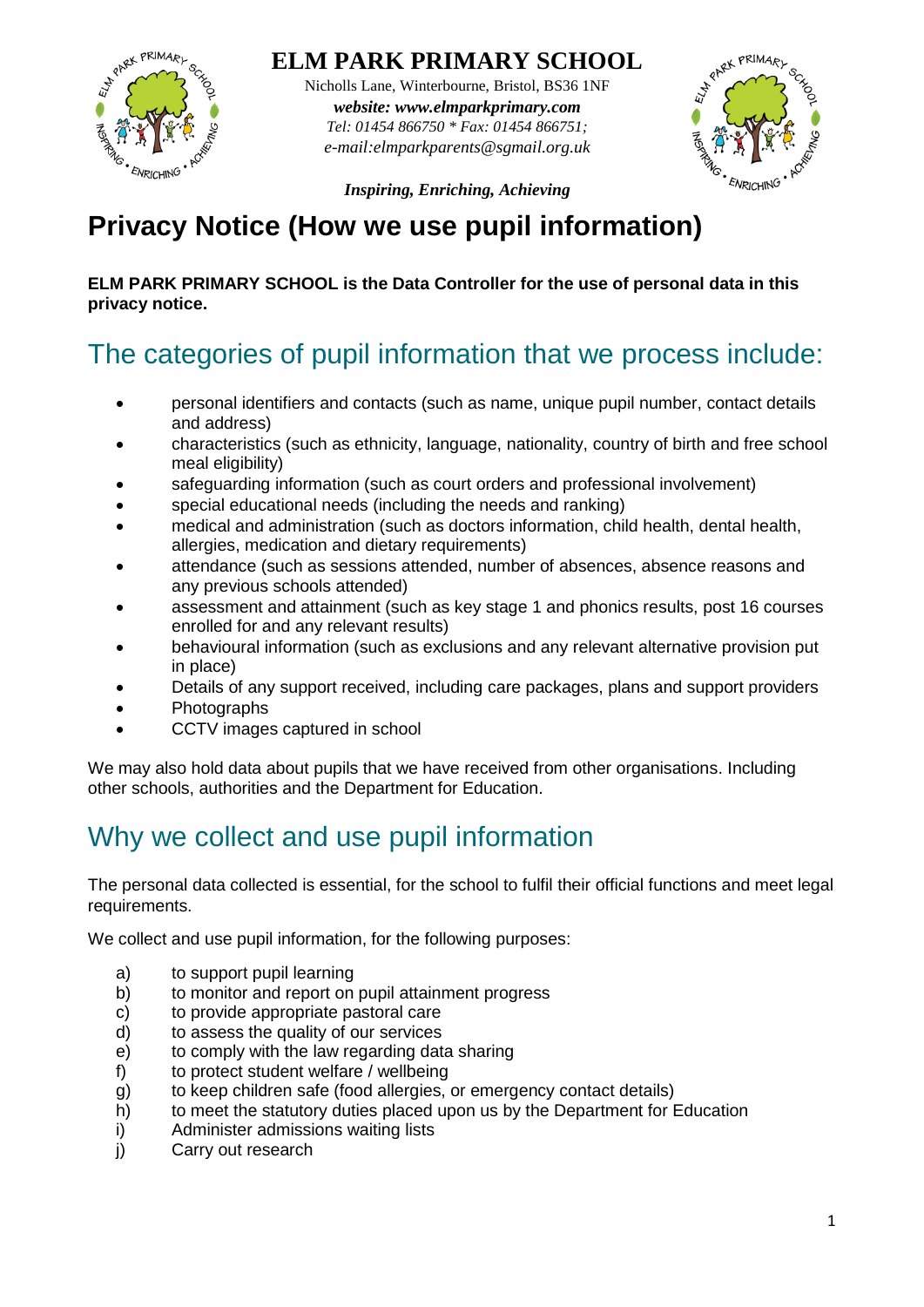# The lawful basis on which we use this information

We collect and use pupil information under section 537A of the Education Act 1996, section 83 of the Children Act 1989, The Data Protection Act 2018 and The UK General Data Protection Regulation including Article 6 'Lawfulness of processing' and Article 9 'Processing of special categories of personal data'

<https://www.gov.uk/education/data-collection-and-censuses-for-schools>

<https://www.gov.uk/guidance/data-protection-how-we-collect-and-share-research-data>

# Collecting pupil information

We collect pupil information from a number of sources, for example, registration forms at the start of the school year or Common Transfer File (CTF) or secure file transfer from previous school.

Pupil data is essential for the schools' operational use. Whilst the majority of pupil information you provide to us is mandatory, some of it requested on a voluntary basis. In order to comply with the data protection legislation, we will inform you at the point of collection, whether you are required to provide certain pupil information to us or if you have a choice in this and we will tell you what you need to do if you do not want to share this information with us.

### Storing pupil data

We hold pupil data securely for the set amount of time shown in our data retention policy.

### Why we share pupil information

We do not share information about our pupils with anyone without consent unless the law and our policies allow us to do so.

## Who do we share pupil information with?

We routinely share pupil information with:

- schools that the pupil's attend after leaving us
- local authorities (South Glos)
- Relevant neighbouring local authorities (Bristol)
- the Department of Education (DfE)
- the pupil's family and representatives
- Educators and examining bodies
- Our regulator (e.g. Ofsted)
- Suppliers and service providers to enable them to provide the service we have contracted them for (e.g. sending text messages, making payments, school catering, etc)
- Financial organisations
- Central and local government
- Our auditors
- Survey and research organisations
- Heath authorities such as the NHS and Sirona Care and Health (School Nurse)
- Health and social welfare organisations (e.g,. ART, First Response)
- Professional advisers and consultants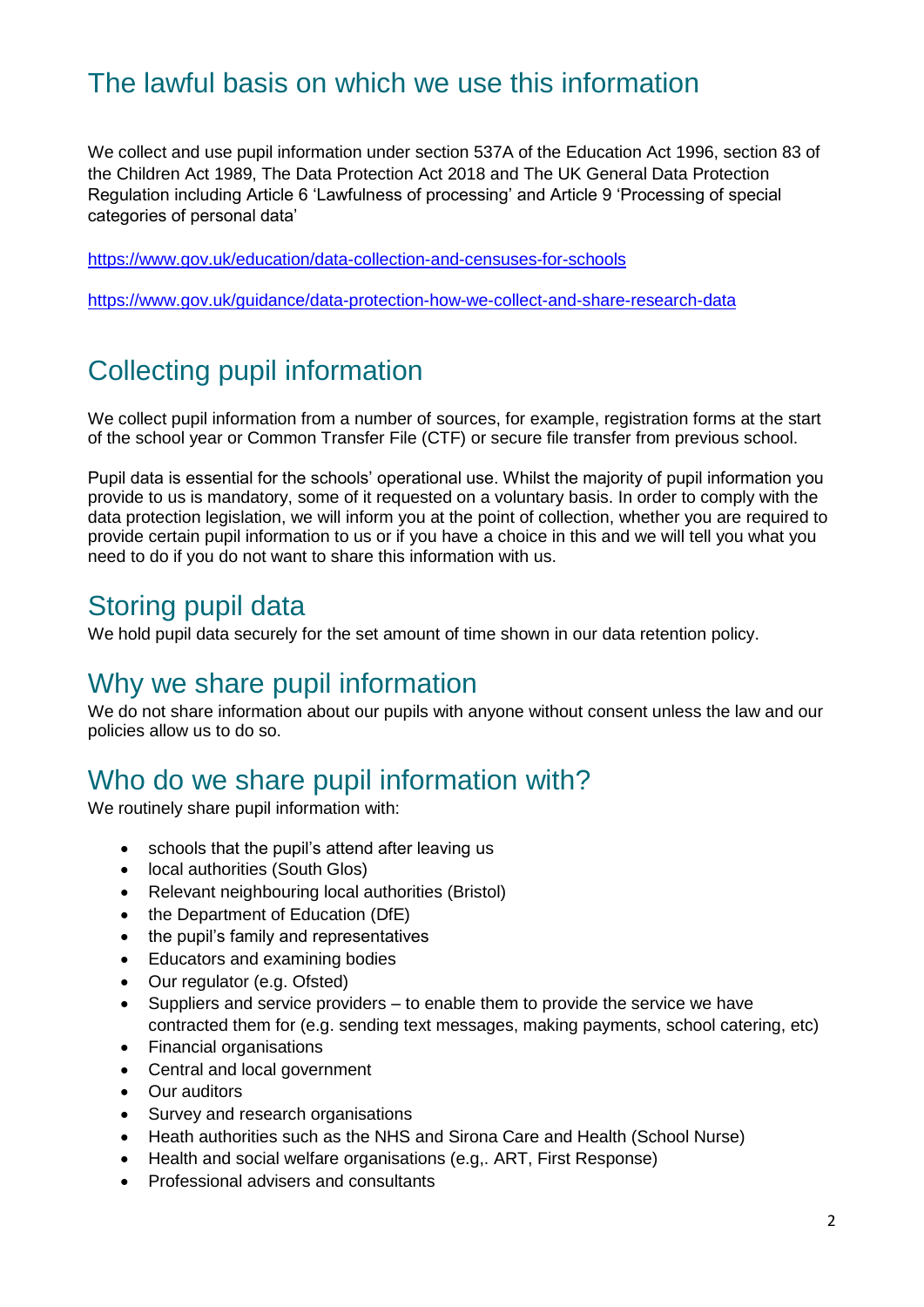- Charities and voluntary organisations
- Police forces, courts, tribunals
- Professional bodies
- Management information systems and third party providers (ie texting services, assessment systems etc) such as SIMS, Eduspot, CPoms and Insight

## Department for Education

The Department for Education (DfE) collects personal data from educational settings and local authorities via various statutory data collections. We are required to share information about our pupils with the Department for Education (DfE) either directly or via our local authority for the purpose of those data collections, under:

Section 3 of The Education (Information About Individual Pupils) (England) Regulations 2013.

All data is transferred securely and held by DfE under a combination of software and hardware controls, which meet the current [government security policy framework.](https://www.gov.uk/government/publications/security-policy-framework)

For more information, please see 'How Government uses your data' section at the end of this notice.

## Local Authorities

We may be required to share information about our pupils with the local authority to ensure that they can conduct their statutory duties under

• the [Schools Admission Code,](https://www.gov.uk/government/publications/school-admissions-code--2) including conducting Fair Access Panels.

Your local council is a partner in Connecting Care, a project that links social care information with health information.

The Connecting Care Local Record is a new way for staff who are directly involved in a child's care to share relevant information about their care in a way that is secure, controlled, consistent and efficient. It allows health and local council staff who are directly involved in a child's care access to a summary of existing records, such as those held by the GP, hospital or social care provider.

Staff who are directly involved in a child's care, will only access their record with a legitimate reason, and if they can, they will ask your permission before they look at it.

The Connecting Care Record will contain information such as:

- who is involved in a child's care;
- any allergies they have;
- medications;
- recent appointments (but only whether they were attended, this will not include any information about what was discussed at that appointment);
- diagnoses.

The Connecting Care record will not contain information about conversations with the GP or any information on sensitive subjects such as sexual health. Staff who have a responsibility for designing services to improve children's general well-being will also have access to relevant information from the record. The detail that staff can see is linked to the job they do. If for their job they don't need to see specific information, they cannot see it.

Connecting Care has been established in order to share important health and social care information to support the care of the wider Bristol population. Your contact with local Connecting Care [NHS Partner Organisations](https://www.connectingcarebnssg.co.uk/find-out-more/which-organisations-are-a-part-of-connecting-care/) may result in them seeking your consent to participate in a research study. Where you have consented to participate in such a study, the research team may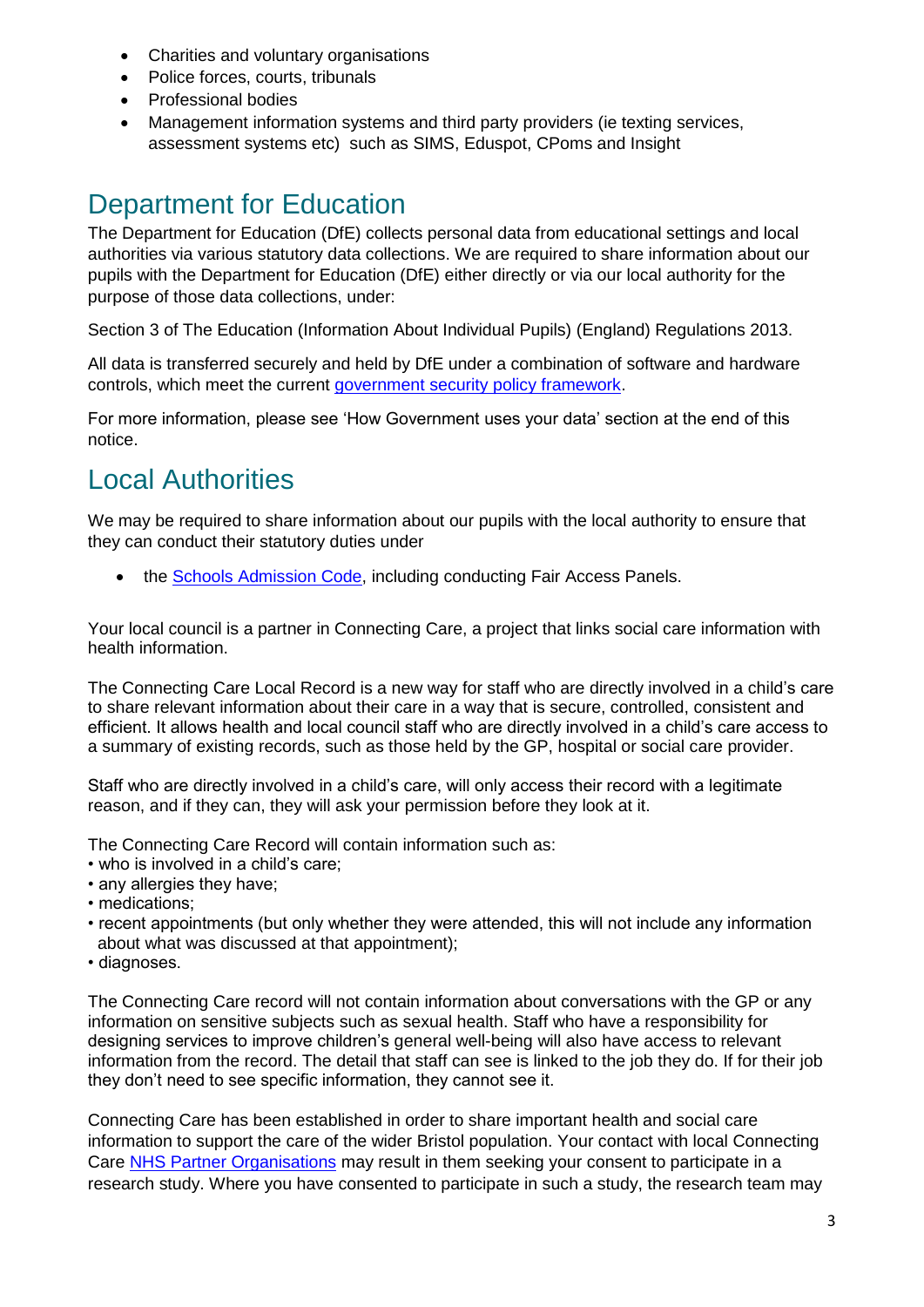access the information held by GPs and Hospital Trusts through Connecting Care to ensure that your participation (or those that you are responsible for) will not put you at risk of increased harm, and is suitable for the aims of the study. If you later choose to withdraw from the study, the research team will discuss the use of your information with you. As part of the consent process, the research team will inform you of the information they would seek access to.

If you require further information about Connecting Care, how it works, how information is shared and protected, and how you can opt out (and the implications for doing so) please contact PALS on 0800 073 0907, or visit [https://www.connectingcarebnssg.co.uk](https://www.connectingcarebnssg.co.uk/)

## Requesting access to your personal data

Under data protection legislation, parents and pupils have the right to request access to information about them that we hold. To make a request for your personal information, or be given access to your child's educational record, contact Elm Park Primary School office on [elmparkparents@sgmail.org.uk](mailto:elmparkparents@sgmail.org.uk)

You also have the right to:

- object to processing of personal data that is likely to cause, or is causing, damage or distress;
- prevent processing for the purpose of direct marketing;
- object to decisions being taken by automated means;
- in certain circumstances, have inaccurate personal data rectified, blocked, erased or destroyed; and
- a right to seek redress, either through the ICO, or through the courts

If you have a concern about the way we are collecting or using your personal data, you should raise your concern with us in the first instance or directly to the Information Commissioner's Office at<https://ico.org.uk/concerns/>

For further information on how to request access to personal information held centrally by DfE, please see the 'How Government uses your data' section at the end of this notice.

## Withdrawal of consent and the right to lodge a complaint

Where we are processing your personal data with your consent, you have the right to withdraw that consent. If you change your mind, or you are unhappy with our use of your personal data, please let us know by contacting Elm Park Primary School office on [elmparkparents@sgmail.org.uk](mailto:elmparkparents@sgmail.org.uk)

### Last updated

We may need to update this privacy notice periodically so we recommend that you revisit this information from time to time. This version was last updated on 1 March 2022.

### **Contact**

If you would like to discuss anything in this privacy notice, please contact:

School Office – for parents: [elmparkparents@sgmail.org.uk](mailto:elmparkparents@sgmail.org.uk) Or external queries: [elmparkprimary@sgmail.org.uk](mailto:elmparkprimary@sgmail.org.uk)

Elm Park Primary School Nicholls Lane **Winterbourne** Bristol BS36 1NF 01454 866750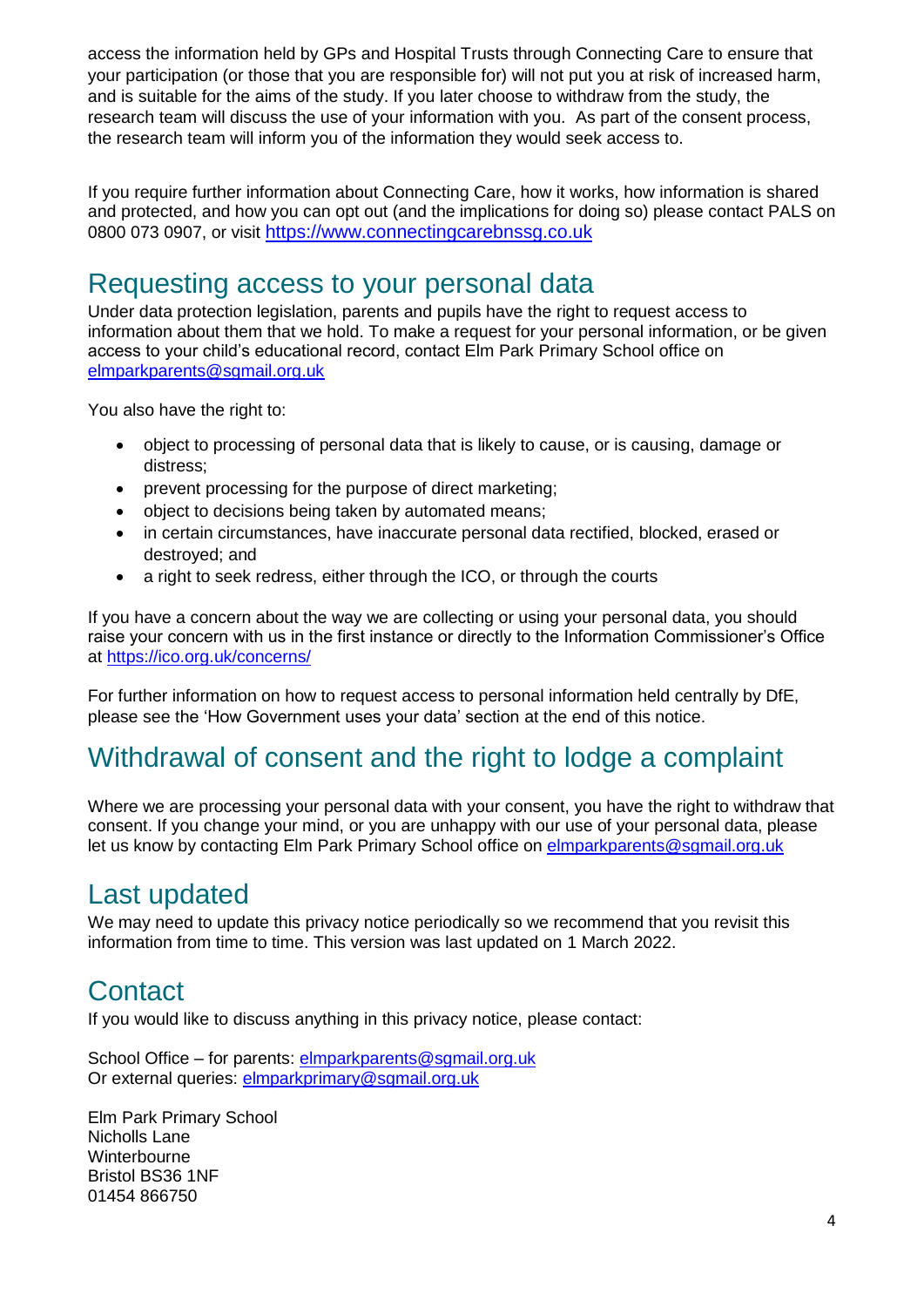## How Government uses your data

The pupil data that we lawfully share with the DfE through data collections:

- underpins school funding, which is calculated based upon the numbers of children and their characteristics in each school.
- informs 'short term' education policy monitoring and school accountability and intervention (for example, school GCSE results or Pupil Progress measures).
- supports 'longer term' research and monitoring of educational policy (for example how certain subject choices go on to affect education or earnings beyond school)

#### Data collection requirements

To find out more about the data collection requirements placed on us by the Department for Education (for example; via the school census) go to [https://www.gov.uk/education/data-collection](https://www.gov.uk/education/data-collection-and-censuses-for-schools)[and-censuses-for-schools](https://www.gov.uk/education/data-collection-and-censuses-for-schools)

#### The National Pupil Database (NPD)

Much of the data about pupils in England goes on to be held in the National Pupil Database (NPD).

The NPD is owned and managed by the Department for Education and contains information about pupils in schools in England. It provides invaluable evidence on educational performance to inform independent research, as well as studies commissioned by the department.

It is held in electronic format for statistical purposes. This information is securely collected from a range of sources including schools, local authorities and awarding bodies.

To find out more about the NPD, go to [https://www.gov.uk/government/publications/national-pupil](https://www.gov.uk/government/publications/national-pupil-database-user-guide-and-supporting-information)[database-user-guide-and-supporting-information](https://www.gov.uk/government/publications/national-pupil-database-user-guide-and-supporting-information)

#### Sharing by the Department

The law allows the Department to share pupils' personal data with certain third parties, including:

- schools
- local authorities
- 
- researchers<br>• organisations organisations connected with promoting the education or wellbeing of children in England
- other government departments and agencies
- organisations fighting or identifying crime

For more information about the Department's NPD data sharing process, please visit: <https://www.gov.uk/data-protection-how-we-collect-and-share-research-data>

Organisations fighting or identifying crime may use their legal powers to contact DfE to request access to individual level information relevant to detecting that crime. Whilst numbers fluctuate slightly over time, DfE typically supplies data on around 600 pupils per year to the Home Office and roughly 1 per year to the Police.

For information about which organisations the Department has provided pupil information, (and for which project) or to access a monthly breakdown of data share volumes with the Home Office and the Police, please visit the following website: [https://www.gov.uk/government/publications/dfe](https://www.gov.uk/government/publications/dfe-external-data-shares)[external-data-shares](https://www.gov.uk/government/publications/dfe-external-data-shares)